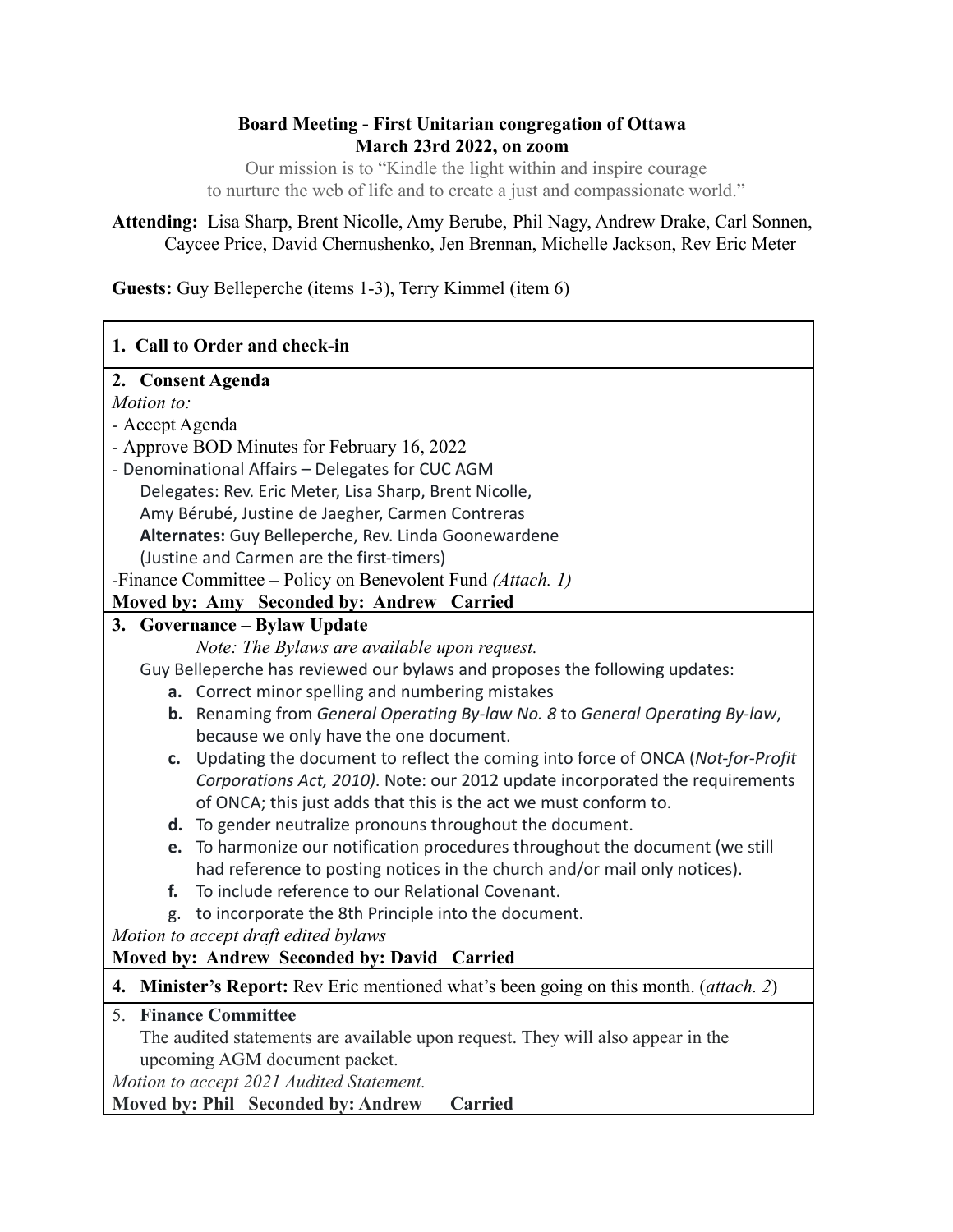# **6. Campus Planning**

Update on affordable housing development project; & Townhall.

In the past two years, many members have identified Indigenous Reconciliation as an important part of our mission and strategic plan. CPC communicated to Cahdco that this was one of our key objectives; alongside Climate focus; providing affordable housing and providing an income to First U. The OAHS board supports the exploration of a partnership with them. *The proposal is available upon request.*

*Motion: to work with Cahdco in exploring a partnership with the Ontario Aboriginal Housing Services with respect to becoming Campus Partners in First U's Affordable Housing project.*

**Moved by: David C. Seconded by: Brent 7 yes, Phil abstains**

# **7. Social Justice Action Network**

Social Justice Outreach Internship

EN Hill and Rev Pat Guthmann Haresh recommended that First U create a new intern position that would focus its work on First U Social Justice Activities. We currently do not have enough volunteers to maintain our typical SJ activities. By staffing this type of position, we can provide strong support for all of our SJ projects, including: Climate, Embracing Diversity, Indigenous Reconciliation, Refugees, Pride. A part of the position could include: leadership development and fundraising for SJAN. Funds can be used from the Donald Watson Fund for internship students. (over \$200,000 available)

*Motion: Working with Rev Eric and the Social Justice Action Network, to explore the creation of a Social Justice Outreach Internship position to be funded by the Donald Watson Fund.*

# **Moved by: Lisa Seconded by: Phil Carried**

# 8. **Information Items**

a. Unitarian House Lease Update

Proposal sent to UH Board president on March 14<sup>th</sup>

b. OR H Partnership Development

We've been having meetings with them to collaborate on social justice programming; Climate, Pride, Anti-Racism and OWL. They can volunteer in our gardens, we can exchange calendars and welcome each other into programs. Raise awareness about the importance in developing community partnerships as per Strategic Plan.

c. Moe Harkat Information Session

On May 4th. Moe Harkat has worked as a custodian at First U for many years; has developed some health issues that make it impossible to return to work. Could this be a retirement party/celebration?

d. Ajashki (funding application)

City of Ottawa's Community Safety and Wellbeing Fund

e. Covid Task Force – 5 min (*Attach. 3)*

# 9. **Closing:**

Next regular Board Meeting: Wed April 13, 2022 7pm Annual General Meeting: May 1, 2022 at 12:30 pm – 4 pm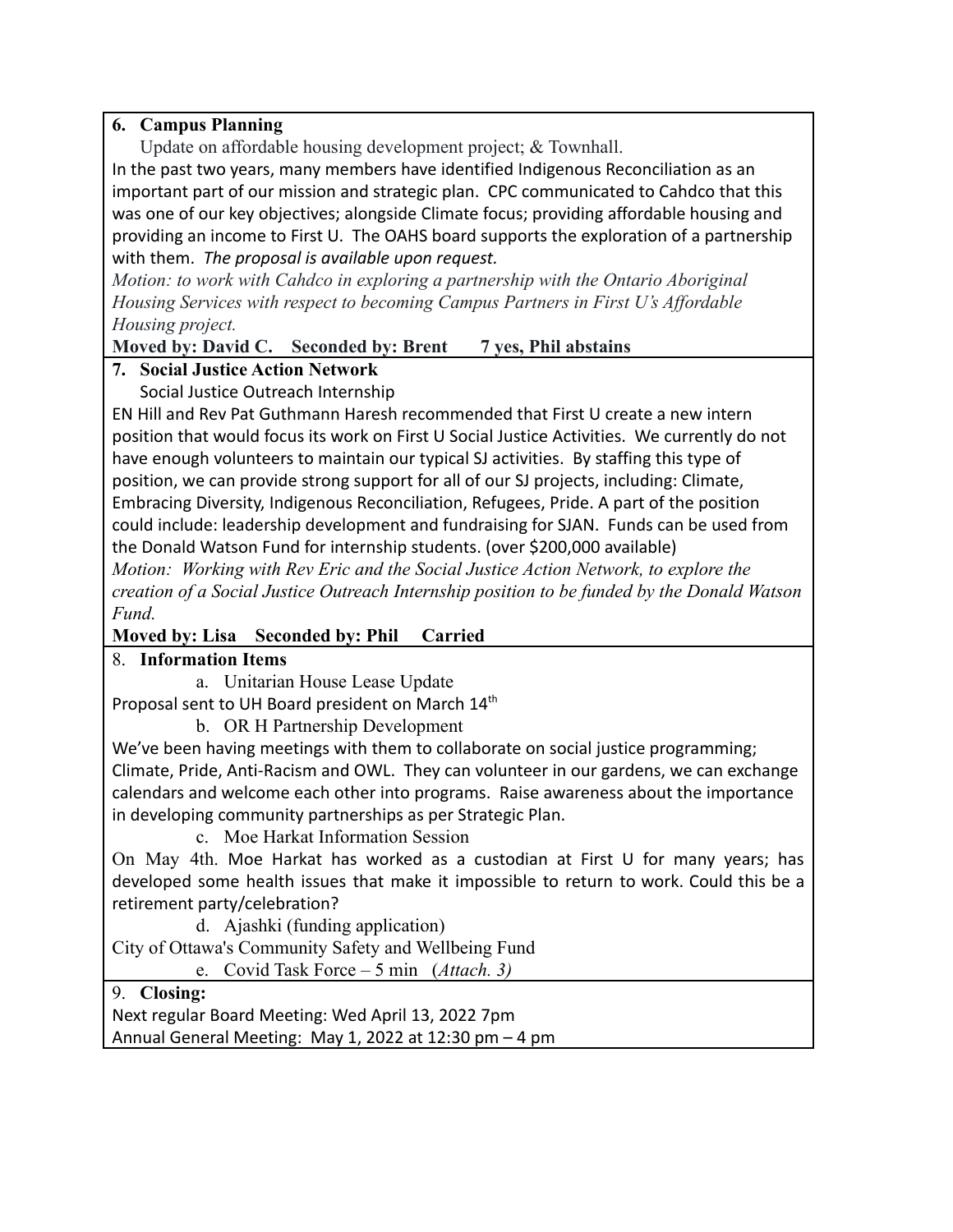### **Upcoming board announcements roster:**

| Mar 20 David | Apr 10 Amy    | May 1 Lisa  |
|--------------|---------------|-------------|
| Mar 27 Phil  | Apr 17 Andrew | May 8 Carl  |
| Apr 3 Lisa   | Apr 24 Brent  | May 15 Phil |

# **Readings and songs**

|                        | April        | May    | June      |
|------------------------|--------------|--------|-----------|
| Opening<br>Reading     | <b>Brent</b> | Caycee | lRev Eric |
| <b>Opening Song</b>    | Amy          | David  | lPhil     |
| <b>Closing Reading</b> | Lisa         | Brent  | Amy       |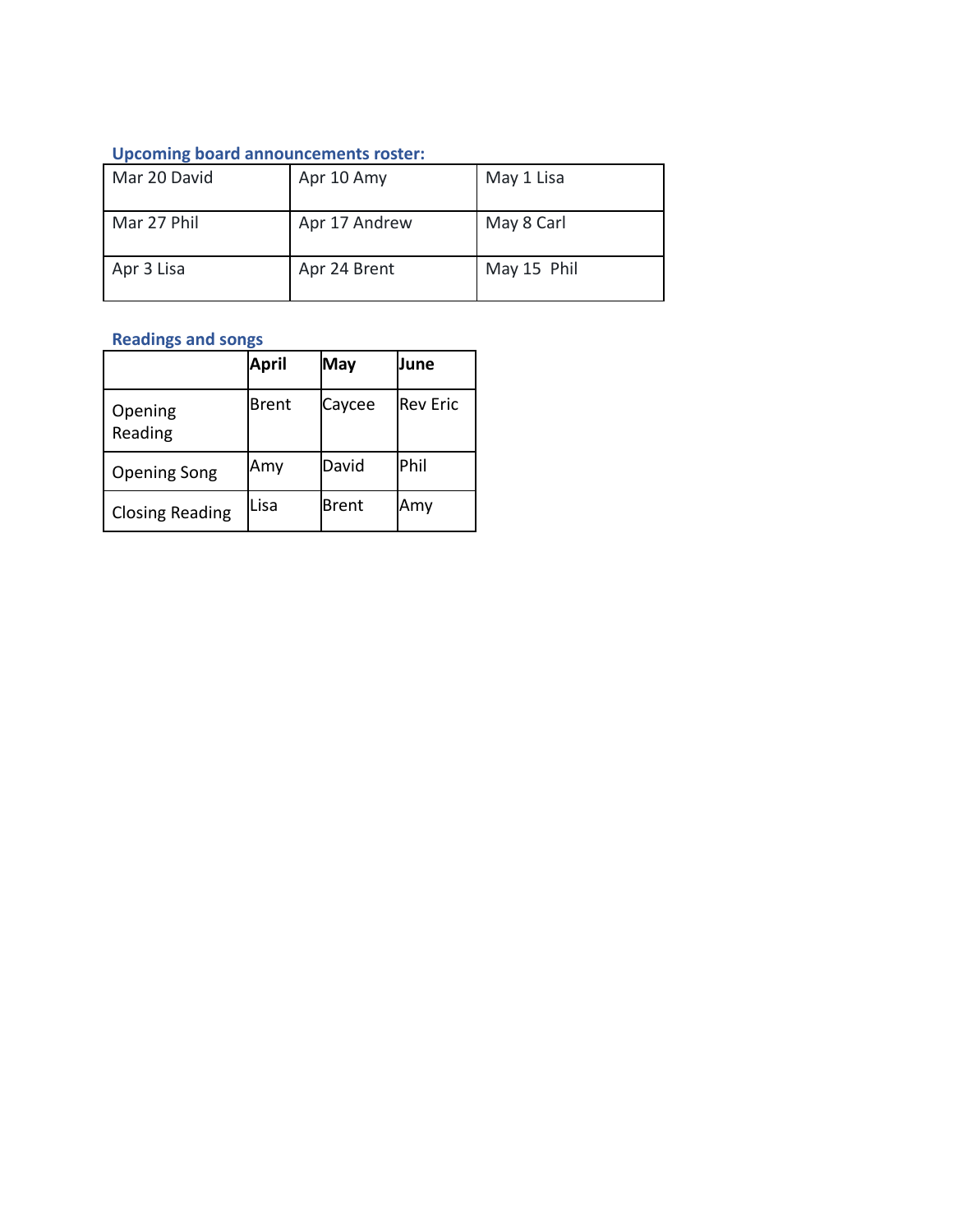### **Attachment 1**

#### **FP-17 BENEVOLENT FUND**

#### **17.1 Purpose**

- 1. As part of our mission and charitable purposes, First Unitarian Congregation of Ottawa (FirstU) maintains a Benevolent Fund (formerly the Minister's Discretionary Fund) which is used to assist members and other congregants, as well as members of the broader **Ottawa** community, in times of urgent need.
- 2. While CRA rules for charities normally prohibit donations being directed to individuals, the CRA recognizes the role of charities in helping those in need. This policy ensures that proper controls are in place for funds given to individuals in need.

#### **17.2 Policy Details**

- 1. Money is raised by accepting specific contributions to the Benevolent Fund. These contributions qualify as a charitable donation<sup>1</sup> and will be receipted by the Finance and HR Manager at the end of each year. Where necessary, funds may also be transferred to the Benevolent Fund from the Operations fund.
- 2. All contributions are to be made specifically to the Benevolent Fund, never to assist identified individuals or families.
- 3. These funds are meant primarily for the necessities of life in times of crisis and immediate financial distress for those experiencing poverty. Funds will not be granted at a set amount but rather given based on actual need and availability of funds. Examples of urgent need might include a contribution towards rent or utilities, funds for public transportation, hygiene items, a tank of gas, or a grocery card. Ideally disbursement will be in the form of payment directly to the party owed or some sort of gift or other payment card like a grocery card. Where funds are urgently required, petty cash funds of up to \$50.00 may be used, to be repaid from the Benevolent Fund.
- 4. An individual may normally only make one request from the fund per year. Exceptions may be made on a one-off basis in cases of urgent need.
- 5. The fund is established for short term needs and not ongoing assistance. When appropriate, the individual will be directed to an appropriate agency.
- 6. No congregant or Staff should provide or loan their own funds to anyone asking for assistance.
- 7. Bus tickets or equivalent and grocery cards may be purchased by the Benevolent Fund and retained in the office for distribution to individuals in need who present in person.
- 8. The Minister or their designate will be responsible for maintaining confidential records on disbursements from the Benevolent Fund.

### **17.3 Authorities**

<sup>1</sup> Reference: https://www.canada.ca/en/revenue-agency/services/charities-

giving/charities/policies-guidance/charitable-registration-relief-poverty.html#toc1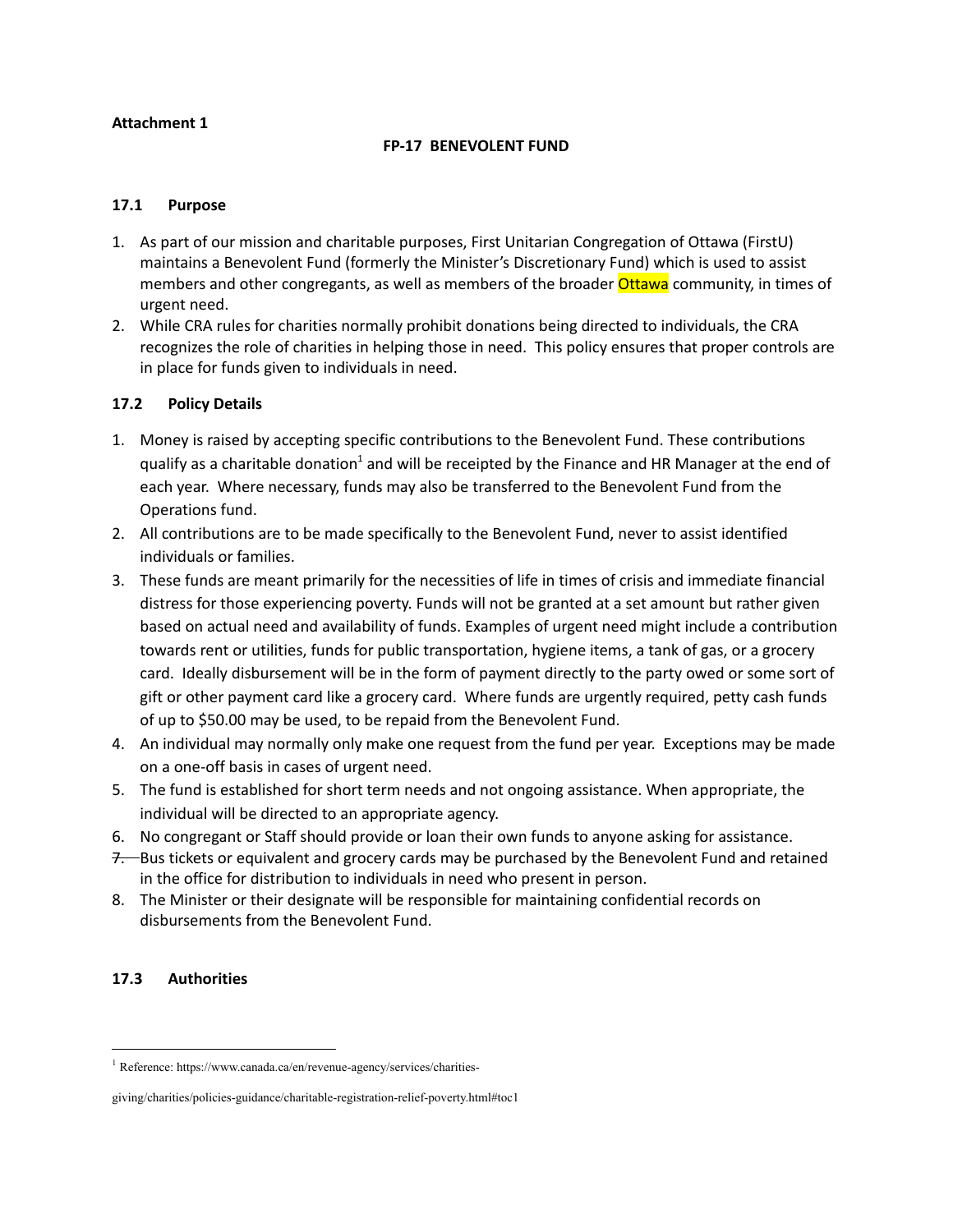- 1. The Treasurer (on behalf of the Board and Finance Committee), Finance and HR Manager, and Minister hold ultimate responsibility for the establishment and oversight of the Benevolent Fund.
- 2. The Minister is responsible for the assessment of need and disbursement decisions. If the Minister is not available to conduct the assessment, then two people shall make this decision together:
	- a. the Treasurer or the Finance and HR Manager; and
	- b. the Chair of the Social Justice Action Network (SJAN) or other person from SJAN Executive.
	- c. A copy of their decisions will be provided to the Minister.
- 3. The disbursement of benevolent funds will be handled by the Finance and HR Manager or in their absence, their designated replacement. Decisions and disbursement will be handled in a timely and confidential manner.
- 4. When adequate time for discernment allows, the parties responsible for disbursement decisions will meet to make determinations. In situations of great urgency, the Minister or Spiritual Care Visitor will make the needs assessment and determine with the Finance and HR Manager whether funds are available and will be disbursed.
- 5. Bus tickets or equivalent and grocery cards purchased from the Fund with the approval of the Minister may be distributed by the Operations Manager or the Finance & HR Manager at their discretion to individuals in need presenting at the office.
- 6. Requests for transfers to the Benevolent Fund from the Operations Fund will be made by the Minister and approved by the Executive Committee. The Finance and HR Manager will verify that funds are available to support the transfer prior to it being approved.

**WHO DRAFTED THIS POLICY:** Reverend Patricia Guthmann Haresch

**WHO WAS CONSULTED IN THE DRAFTING OF THIS POLICY:** Finance and HR Manager, Finance Committee, Governance Committee, Social Justice Action Network, Poverty Action Group.

### **WHO IS RESPONSIBLE TO REVIEW/UPDATE OR AMEND THIS POLICY:** Finance Committee

### **WHO APPROVES THIS POLICY AND ITS AMENDMENTS:** Board

#### **DATE OF INITIAL APPROVAL:**

#### **REVISION HISTORY**

| <b>Revision Date</b> | <b>Version</b> | Comment                        |  |  |
|----------------------|----------------|--------------------------------|--|--|
| 21-10-05             | 21-05-04       | <b>Finance Committee edits</b> |  |  |
| 2021-08-27           | 2021-08-27     | Initial Governance Edits       |  |  |
|                      |                |                                |  |  |

*Drafted by: Rev. Pat (May 4, 2021) Edited Finance Committee ml (Oct 25 2021) Edited by Governance Commitee (Jan/Feb 2022)*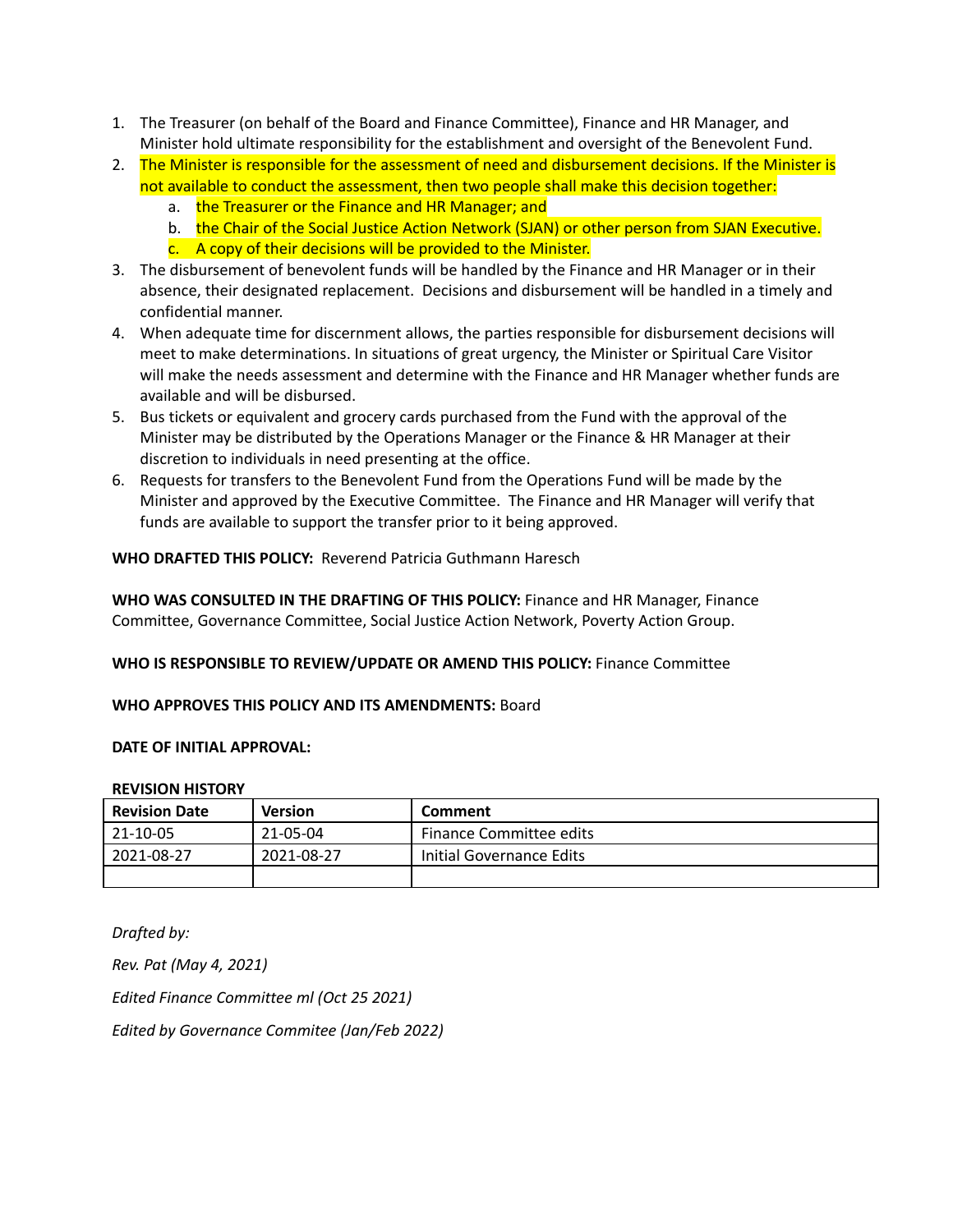#### **Attachment 2**

### **Minister's Report to the Board of Directors of the First Unitarian Congregation of Ottawa March 2022**

To begin, as I'm sure you know, we are back in Worship Hall each Sunday morning. Hearing our Chalice Choir sing live there for the first time this last week was fabulous. That said, it is also clear that our AV volunteers are on a learning curve. With 10 hours/week, Gareth is doing great supporting them, but I am not sure this is enough time. I think we may need more paid support going forward. There are no plans yet, and Gareth and I are talking frankly about what the church needs.

Thirty-three people registered for last Saturday's workshop on helping parents manage with their children's emotional needs. It was a hybrid event with roughly half of the participants watching via Zoom and the rest in Worship Hall. Those at church joined in an informal lunch in Fellowship Hall afterwards.

Moving on, I'm talking with Lisa Boulay about the two of us offering a rebirth of the congregation's Mapmaking adult religious exploration class beginning next month. Dates will be finalized next week.

I'm also happy to report that Jane Lindsay, Sharmila Khare and Maury Prevost have agreed to serve as the initial members of a new Lead Minister's Advisory Team, which may sound more formal than necessary, I readily admit. Often Unitarian congregations have had what was often called Committees on Ministry. These groups helped our ministers lead their congregations as effectively as possible in addition to hearing concerns from them. As we already have a Committee on Shared Ministry, a less similar name seemed appropriate for this new group, hence an Advisory Team. Those on it and I will begin meeting soon, and will need to work out terms of service. With three members, staggered three-year terms sounds like the way to go.

Also, in lieu of a separate report directly from Jen Brennan, I have this from her:

Since the government's decision to loosen restrictions, rental inquiries and bookings have been coming steadily. For example, the sanctuary is fully booked for the weekends in June.

We were awarded the grant of \$10 000 to Support Anti-Hate Security Measures for Faith Based and Cultural Organizations. In the next few weeks, we will have a 280 degree camera installed on the lower roofline of the church, which will scan the parking lot in front of the church around to the courtyard of Unitarian House. It will be able to be accessed remotely.

Also, due to the LRT construction we've lost a memorial service. Too much mess for one family's taste. Nothing we can do about that, but I wanted to let you know.

All the best,

Rev. Eric Meter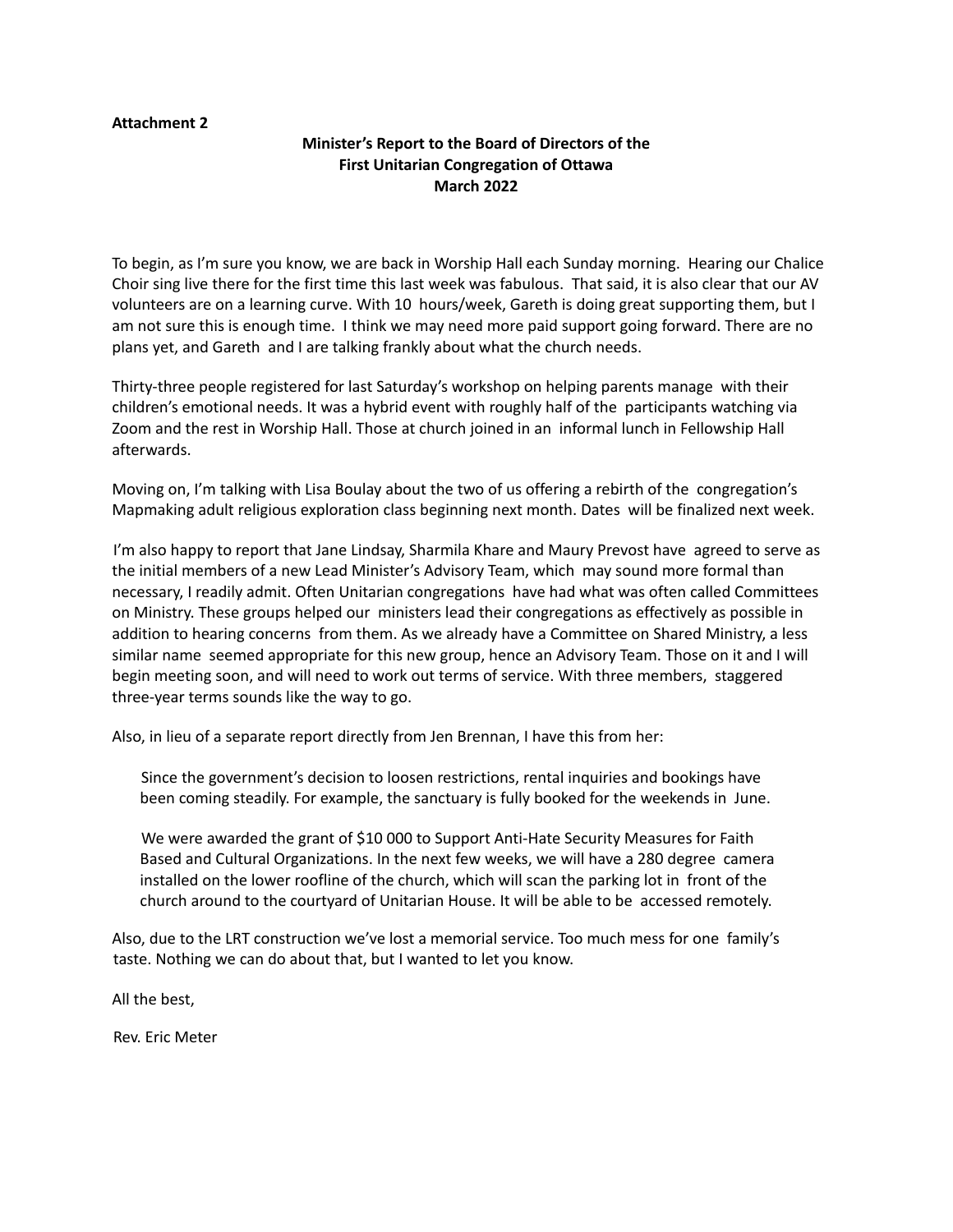## **attachment 3**

## **COVID TASK FORCE MINUTES**

## 1. **Meeting of Tue 2022/01/25** 4pm-5pm by Zoom

Attendees: Rev Eric, Guy, Jane, Amy, Office-Jen, Music-Jenn, Brent.

Decisions recommended to Exec (Lisa, Phil, plus Amy, Brent, Rev Eric) by email Jan 26th. 1.1 STAYING CLOSED: We recommend planning to keep the Sanctuary closed and to continue our Livestreamed Zoom services until (at least) the end of February.

- COVID infection rates remain quite high and are unlikely to drop down to acceptably low levels by Feb 13th (our previous target date)

- we consider Ontario's guidance for reopening churches to 100% capacity as of Feb 21st to be premature

- feedback from Livestreamed Zoom services has been quite positive, and attendance appears fairly strong and stable.

- despite this recommendation, we do recognize we may be missing out on drop-ins/visitors, and some less technically inclined.

1.2 COMMUNICATIONS: We thought that announcing such a plan to stay closed would be more reassuring to our congregants than being vague about when we would reopen Assuming Executive Committee agrees to this plan, the announcement would be communicated via the e-UU and worship announcements and possibly social media.

1.3 NEXT MEETING: With an eye to possibly reopen for Sunday services on March 6th, the COVID Task Force plans to meet again Tues February 22 to confirm that plan.

- this would give us time to coordinate the in-person broadcast team and greeter team, with whatever updated protocols are appropriate at that time.

- the Three Rivers Choir may be recording an indoor song in late February for International Women's Day service March 6th, if it is safe to do so.

- if COVID does become endemic (ie something we live with, like the flu), then we may look to hospitalization rates rather than infection rates for future guidance

2. Recommendation by Email: Capacity guidance to Sanctuary Rentals in early March [via Jen] The recital on March 5 has requested space for up to 60. A Harmony Concert on March 13th has requested space for up to 80.

Our next meeting Feb 22 is too late for them to arrange their own logistics.

Recommended to Exec Feb 9th that we allow rentals to resume in March at 25% capacity, proof of vax, masked and distanced.

3. Recommendation by Email: Ajashki Project building access [via Eva Berringer] The request is for 5-6 people meeting Feb 17, Feb 24 and Mar 3rd, from 9-4 each day, using Room 6 for teaching, Volunteer Room for setting up seedlings, and Fellowship Hall for distanced lunch. We believe Ajashki can meet in our building safely.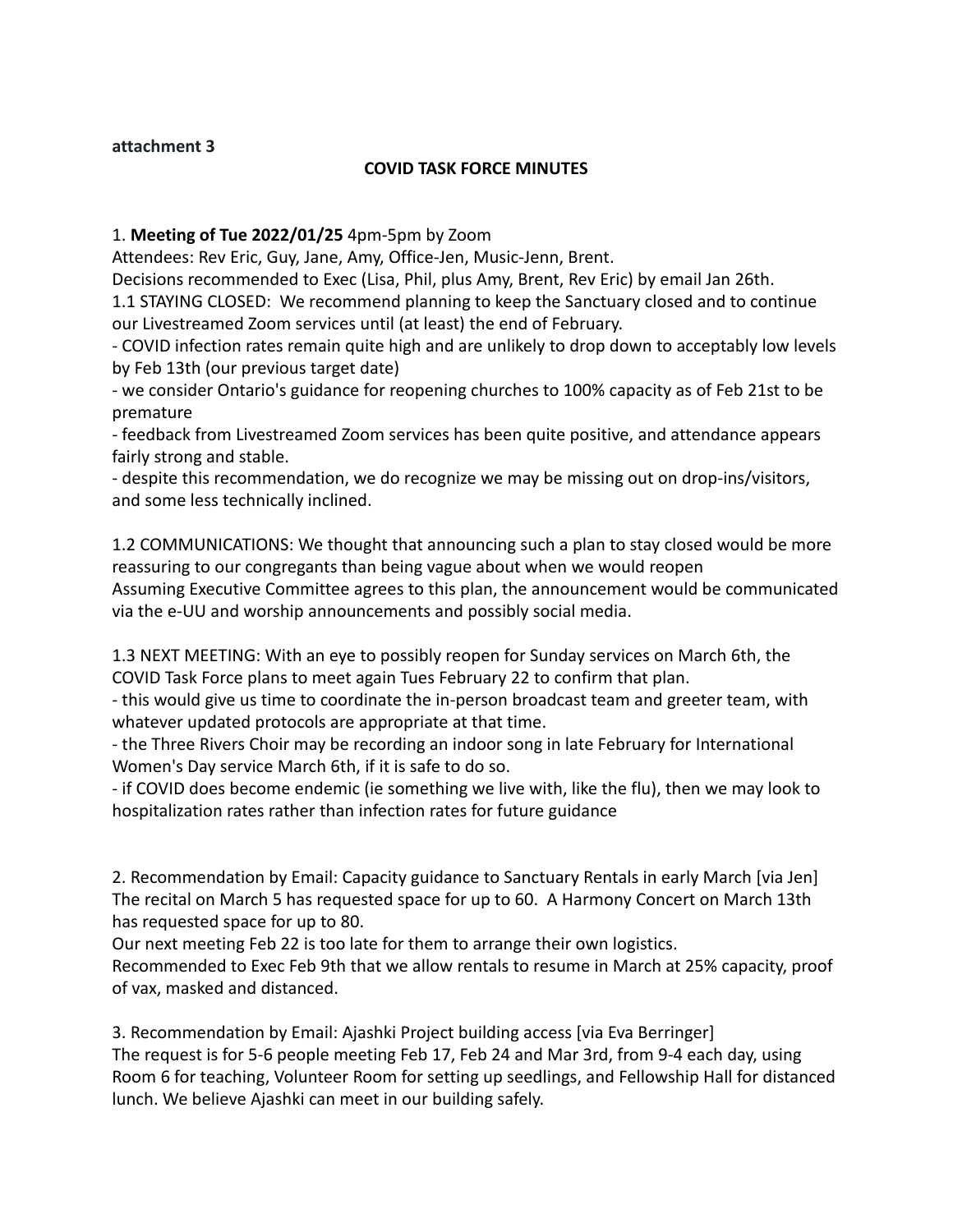Recommended to Exec Feb 16th the approval of this request.

## **MEETING: Tues 2022/02/22** 4pm-6pm by Zoom

ATTENDEES: Jane, Jenn, Jen, Guy, Amy, Neo, Rev Eric, Brent.

The COVID Task Force met and made the following recommendations to the Executive Committee, which were accepted.

### RECOMMENDATIONS

1. Reopening for Sunday Services

We reviewed and discussed recent changes to Ontario COVID measures [Ref 1], as well as recent public health indicators

We recommend allowing reopening for Sunday Services effective March 6th at 50% capacity. We recommend a "Triple-Vaxx" (booster-dose) requirement (on a trial basis for the month of March): congregants 18+ must have a booster to enter.

### Some logistics:

- The Women's Day service planned for March 6th can choose to be remote, but it appears they will appreciate a hybrid in-person service.

- We will need to request vaccine receipts upon entry. We won't keep vaccination records at the office.

- Greeters may rely on their own memory to fast-track entry-screening at subsequent Sundays for regular attendees.

- No pre-registration will be required. We do not anticipate exceeding 50% capacity.

- No contact tracing attendance will be collected; if necessary we will broadcast to all congregants if we hear of a positive case .

- Greeters will not enforce 6-feet spacing, but try to designate spacing options for those who might want their own spacing.

### 2. Restoring Indoor Children's RE

We recommend children's RE be restored for indoor use starting in March in Room 4 and the NOW room with 50% capacity limit (but aim for 25% capacity, using other spaces) Double-Dose vaccine requirement for youth aged 12+, no vaccine requirement yet for ages 5-12

Masks recommended for ages 2+, required for ages 5+

No snacks provided; family snack zone available

Children's space available upstairs (with crayons)

Children processional following Time for all ages to be coordinated.

RE room to be open in advance of service for coats

3. Reopening meeting rooms for congregational use

We recommend meeting rooms bookable to 50% capacity as of March 1st, masked and triple-vaccinated.

4. Large-space rentals

We recommend increasing rental capacity to 50% as of March 1st.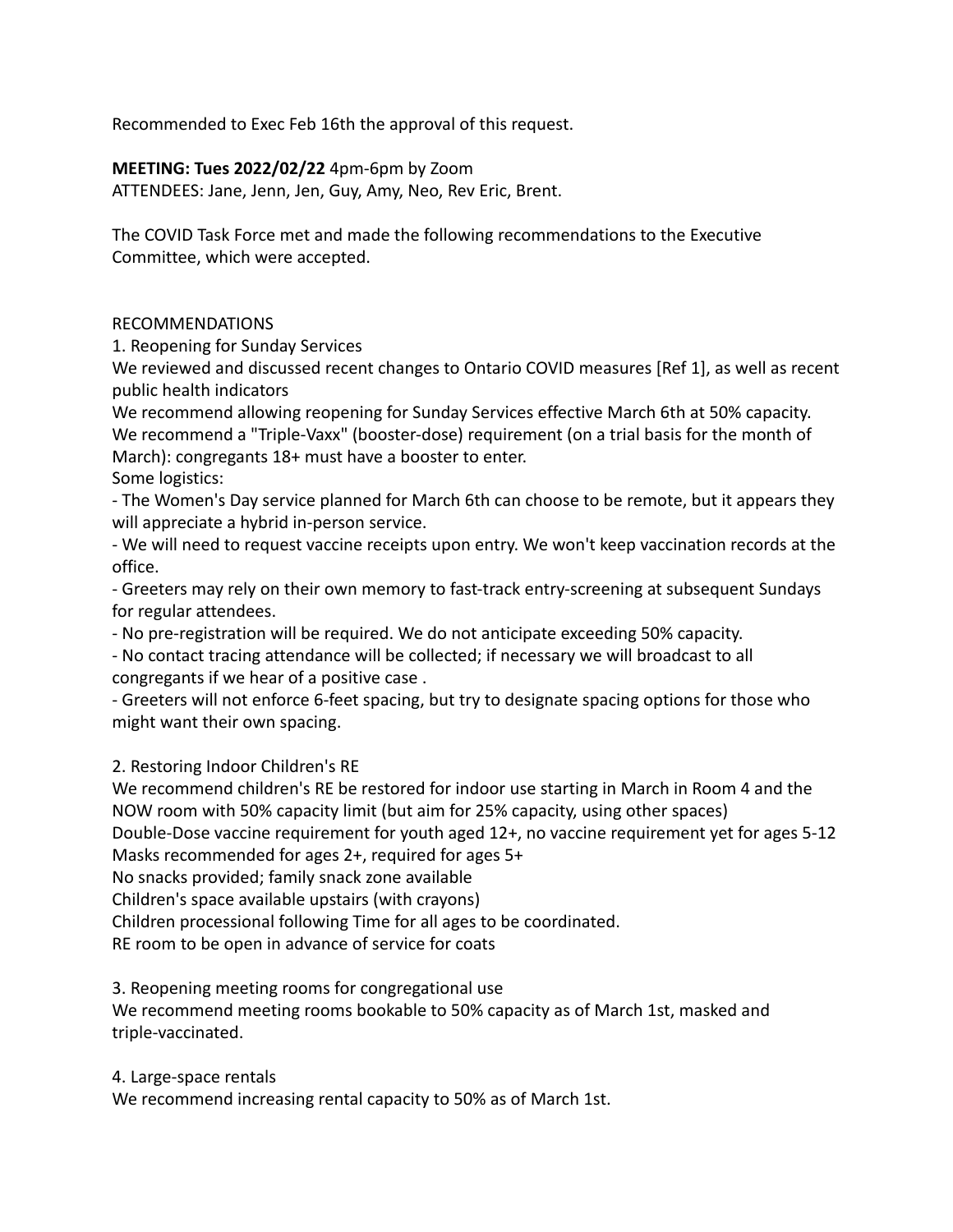Rental participants must be (double) vaccinated; renters must manage vaccine screening upon entry.

## 5.1 Choral singing

We recommend Small and medium-sized choirs be permitted for practices (effective immediately) and for in-person performances (effective March).

Choristers must be triple-vaccinated, wearing close-fitting mask and distanced 6 feet from each other.

Choir must be distanced 10-12 feet from audience.

No congregational singing.

### 5.2 Speaking unmasked

Speaking without a mask at pulpit is again permitted, 10' distanced from audience. Please replace mask upon leaving pulpit.

### 5.3 Eating/drinking

We recommend permitting bookings involving eating at 25% capacity (25 seated) in Fellowship hall

Extra spacing and ventilation (open windows) is encouraged.

Participants must separate eating (unmasked) from non-eating (masked) parts of booking. Please do not bring snacks to a meeting.

5.4 Booster vaccine requirement

As discussed in section 1, and section 3, we recommend booster-dose vaccine requirements for  $18+$  on site..

We shall revisit this requirement at our next meeting.

5.5 Woodwind/brass exemption: Tabled for next meeting

5.6 Masking recommendation

A congregant recommends KN95-style masks as they provide better fit.

We will not require any particular mask, but will post recommendations for seeking "proper fit".

### NEXT MEETING: Tue Mar 22 4pm

### REFERENCES:

1. Changes to Ontario COVID Measures announced Feb 14th

https://covid-19.ontario.ca/public-health-measures

1.1 Changes to Ontario COVID Measures effective Feb 17

- capacity limit requiring 2m distancing for churches or indoor ceremonies without vaccine mandates

- no capacity limits for places with vaccine mandates: meeting spaces, restaurants
- no capacity limits for places (like churches) where proof of vaccination is opted-in.
- no capacity limits for outdoor religious services and ceremonies